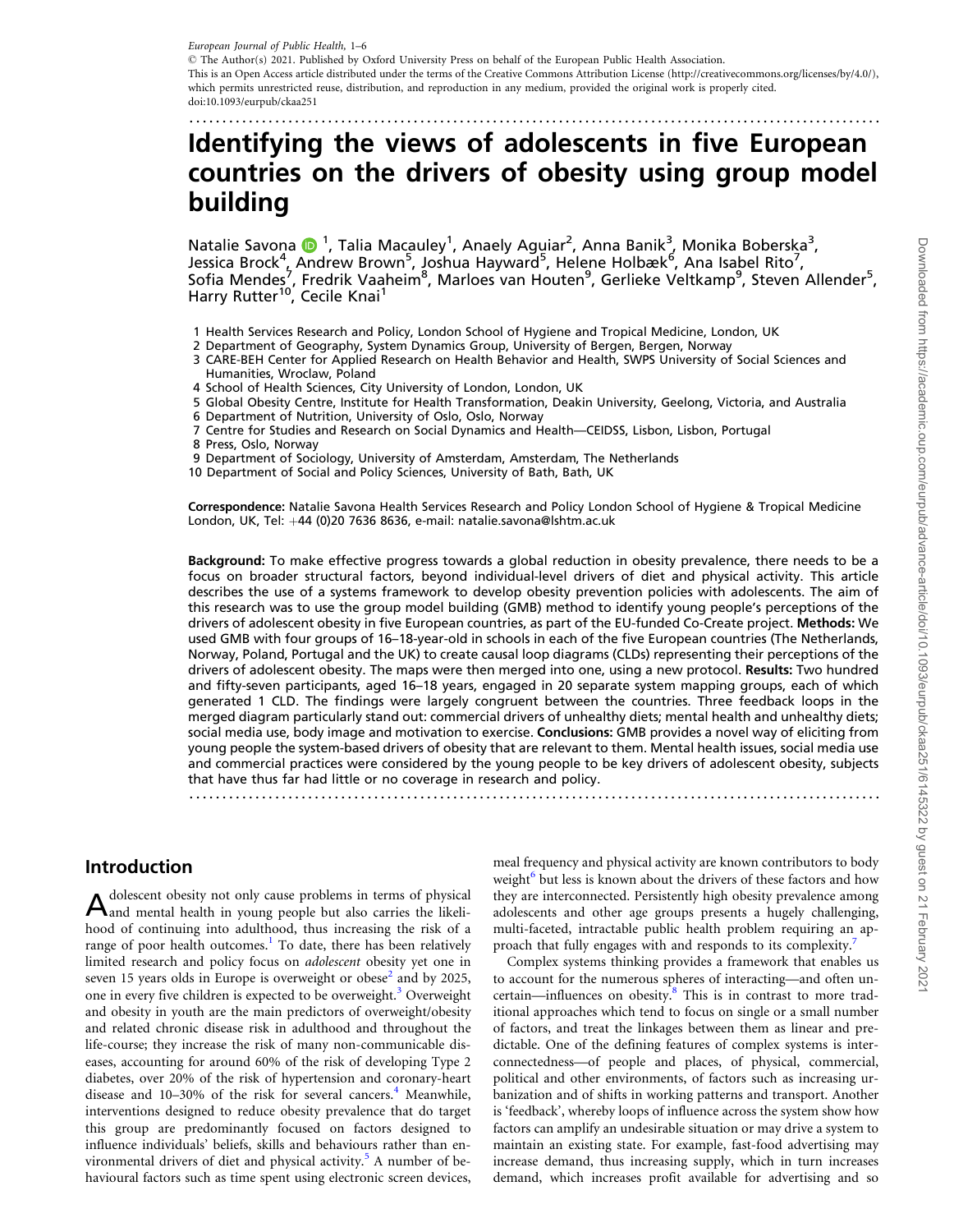<span id="page-1-0"></span>on. Intervening in these kinds of feedback loops (FBL) may provide particularly effective ways to achieve change within a system.<sup>[9](#page-5-0)</sup>

A complex systems lens can help account for the interlinked, dynamic, relations between a range of factors.<sup>10</sup> The system of interest here comprises a set of variables, people, institutions, sectors, contexts and other factors that, in various ways, interact to drive adolescent obesity.<sup>[11,12](#page-5-0)</sup> By taking a complex systems approach to obesity, we can conceptualize it as an outcome of many, interdependent factors within a connected whole<sup>13</sup> and identify ways in which changing these factors might contribute to mitigating the effects they have on dietary and physical activity behaviour of adolescents, and thus on their obesity prevalence.

This article reports findings from an international project called 'Confronting obesity: Co-creating policy with youth' (CO-CREATE) which uses a complex systems framework to explore—with young people—the drivers of adolescent obesity and potential policy actions, across five European countries. For the segment of the project reported here, we conducted system mapping sessions using the group model building (GMB) technique, to produce system maps, in the form of causal loop diagrams (CLD). We show commonalities across all countries, represented in the merged system map, which expresses qualitatively, the adolescents' perceptions of the drivers of obesity and we focus on the key feedback loops (FBLs) in the map, which indicate potential focal points for change.

#### Methods

System mapping using GMB is a useful tool for clarifying and helping to generate hypotheses about the connections between the various contributing factors in any given complex problem, $14$  and thereby, to identify potential points in the system to intervene; the map may be used subsequently to develop a computational simula-tion model.<sup>[9](#page-5-0)</sup> GMB is a well-recognized way to depict qualitatively the drivers of obesity, and the complexities it entails and to help guide the development of policy responses.<sup>15,16</sup>

FBLs show how complex behaviours arise from the interactions of the system's components and the effect these interactions have on the system. They are particularly salient parts of a CLD because they can represent leverage points at which interventions may improve the system's performance by potentiating or breaking the loops. Additionally, FBLs provide key mechanisms that can be formalized into a simulation model for testing the potential impact that policy options have on the problem at hand.[17](#page-5-0),[18](#page-5-0) FBLs are described as either 'reinforcing' whereby they amplify the effects of a given set of actions; or 'balancing', which act as forces of resistance, eventually limiting growth, maintaining stability or reaching equilibrium. Because the loops may themselves be interlinked and reinforce and/or counteract each other, they can generate an aggregate representation of the problem's behaviour. The structure of a system is determined by the network of causal FBLs necessary to explain why certain key elements in the system behave over time as they do. FBLs are thereby seen as the 'engines' of the model.

Working with adolescents across five European countries (The Netherlands, Norway, Poland, Portugal and the UK), we conducted system mapping sessions using a GMB approach, to produce qualitative, diagrammatic illustrations of the perceived drivers of obesity in the form of CLDs. We then merged the maps into one and identified salient FBLs.

#### Recruitment

A common protocol with the same recruitment principles was used across all five countries. This was translated into national protocols which were individually designed to fit local contexts. The aim was to recruit 10–15 young people for each group, with 4 groups in each of the 5 countries. The selection of participants included adolescents aged 16–18 years, covering schools across the socio-economic spectrum and across diverse geographic areas; the protocol was adapted,

in each country, according to the different ways in which SES is measured and to divergent municipal governance structures. Schools were selected using purposive cluster sampling by SES and all countries followed similar steps in contacting and recruiting schools, who in turn asked students to volunteer to take part in the GMB sessions. We focused on the group characteristics according to broad socio-economic metrics, not individual characteristics. Indeed, participants were not screened for specific characteristics or experiences, as GMB does not seek to depict individuals' views, rather more broadly those of the group on the issue of concern so participants were not recruited on the basis of specific characteristics or experiences. Consent to take part was obtained from the adolescent participants, and in countries where it is required by law (Poland and Portugal), from their parents/guardians. GMB was done using a format of two 1.5-h sessions with each group although due to timetable restrictions, some schools had one 3-h session instead.

#### Group model building

The method used for generating the system maps was GMB: a structured, collaborative process designed to guide participants through various stages to generate a CLD, which depicts the factors they believe contribute to adolescent obesity.<sup>15,16,19</sup> The sessions follow a scripted routine to guide participants through steps to create the CLD. A CLD shows not just the factors but also the ways in which they may be causally related to each other and to obesity. $20$  The process was carefully structured to take participants through various exercises which result in a CLD [\(figure 1\)](#page-2-0) that represents a consensual view on the system's components, relationships and boundaries.<sup>[19](#page-5-0)</sup>

The GMB process that we used<sup>[19,21](#page-5-0)</sup> requires multiple roles to facilitate and document a workshop and to generate a digital CLD, for which we used software called STICK-E (Systems Thinking In Community Knowledge Exchange), developed by Deakin University in Melbourne, Australia.<sup>[22](#page-5-0)</sup> In addition to facilitating the sessions, authors were involved in the various other roles: building the map in STICK-E, taking notes to document the discussion and resulting map. The notes taken form a crucial part of the process after the session, whereby the facilitators go over the CLD, comparing the diagram with the notes, to ensure that the CLD does indeed reflect the discussions that took place.

#### Map merging

To create a 'master' CLD representing all 20 maps generated by adolescents, a novel process was developed to merge the 4 CLDs from each country into 1, then the 5 country maps into 1 'master map'. Because of the variation across the maps, the merging was a pragmatic process conducted by N.S. and A.A. following a protocol developed at Deakin, informed by principles and examples laid out in existing system dynamics literature,  $15,19,23$  checked by all other facilitator-authors for validity; firstly, each CLD was edited to remove variables that had connections going only in or only out. The second step in merging the four CLDs was to select the one with the most variables remaining as the 'base map'. Subsequently, each variable on the other CLDs was examined in relation to the base and judged to be either: discarded as a duplicate; added to the base; or not fitting anywhere. Some variables were discarded entirely if they did not fit the sense of another part of any CLD or were placed to the side on the base for later deliberation. The rough 'base map' was then scoured to ensure links from the feeder CLDs were correctly represented, to check no variables had been unnecessarily discarded and to ensure that the final CLD reflected clearly the causal relationships suggested by participants. The same process was followed to merge the five country maps into the final 'master map'.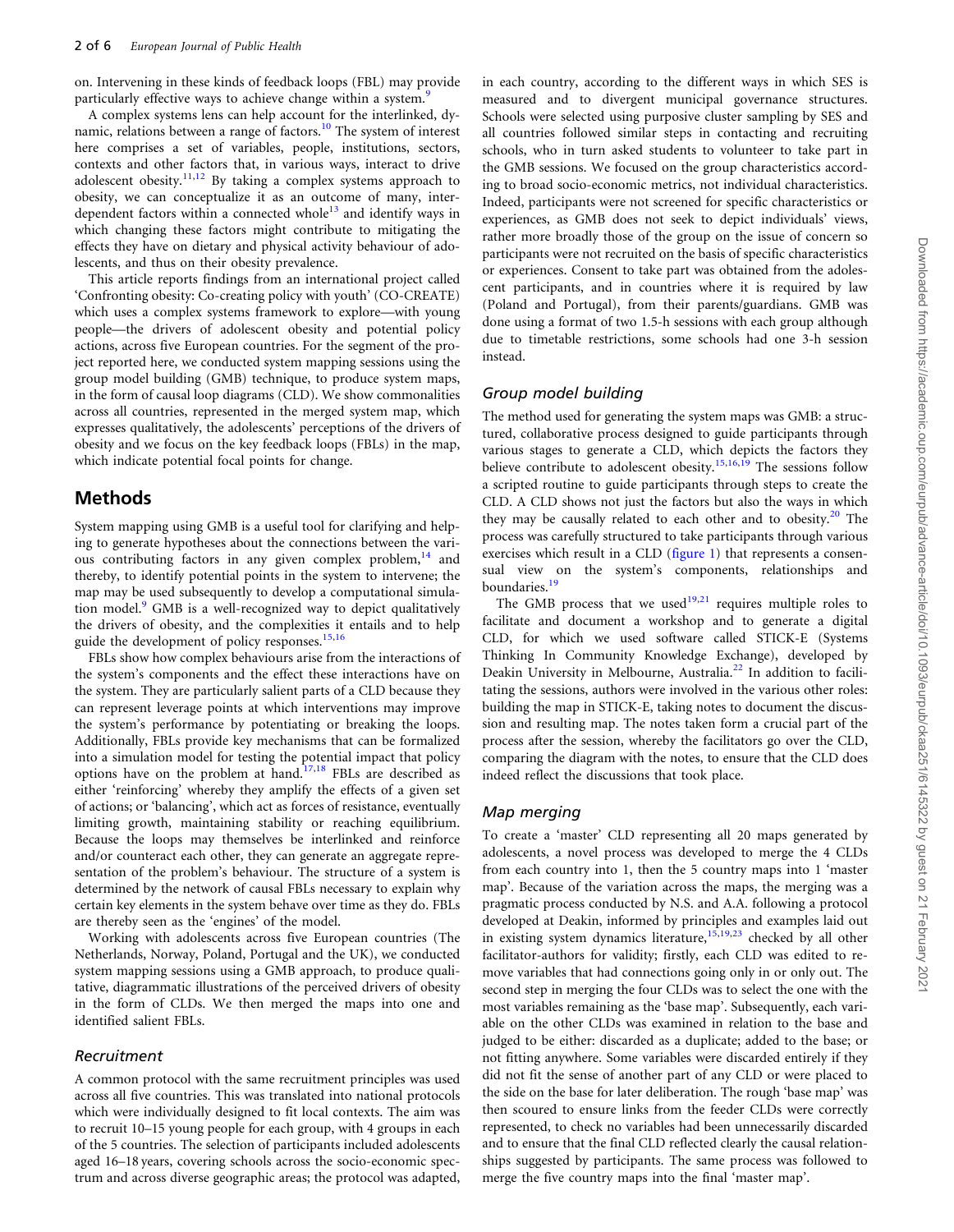<span id="page-2-0"></span>

Figure 1 Integrated map representing views of young people in 20 groups in 5 European countries



Figure 2 Commercial drivers of adolescents' unhealthy diet

#### FBL identification

Once the map merging was complete, FBLs were then highlighted within the 'master' CLD. Three FBLs that demonstrate key themes in the CLD, and that offer opportunities for policy intervention, are presented in figures 2–4.

## Results

We secured the participation of schools through the support of colleagues via various networks and municipal authorities. Thus, 257 students, aged 16–18 years, at 18 schools across 5 countries

participated in 20 separate school-based system mapping processes. The nature of GMB is such that the focus is on generating the diagram as a group, so we did not take further demographic characteristics of the individual participants such as exact age or gender. Each group created 1 CLD; the 20 maps were amalgamated following the merging protocol.

The variables on the CLD were broadly colour-coded into themes: emotional pressure and time, online activity, physical activity, food and drink intake, economic/commercial influence, knowledge/information and home life with body weight in the centre. The variables are linked using solid lines to illustrate positive relationship and dotted lines to demonstrate negative correlation [\(table 1](#page-3-0)). The resulting merged map in figure 1 illustrates a summary of the 257 participating adolescents' views of the drivers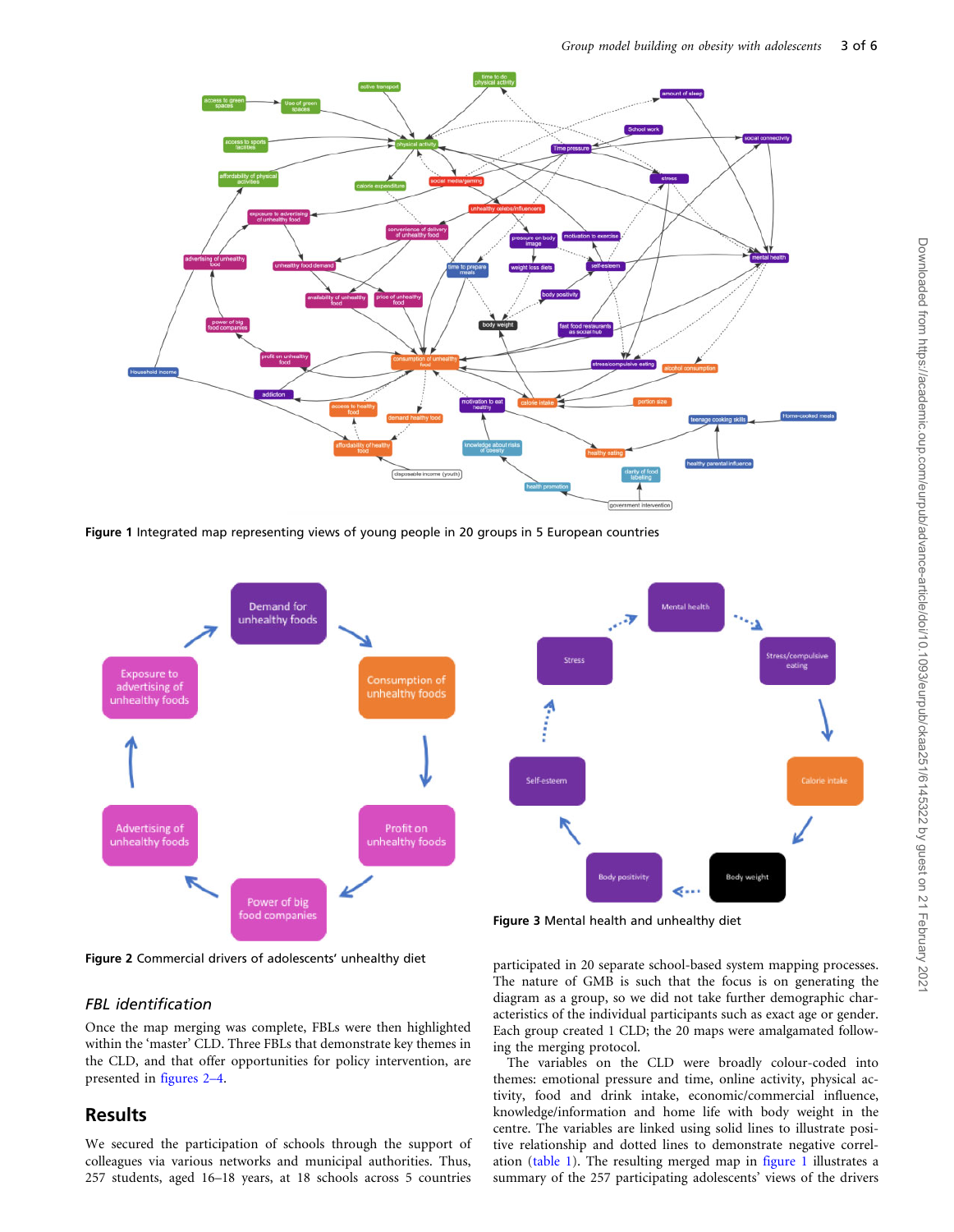<span id="page-3-0"></span>

Figure 4 Social media use among adolescents, their body image and motivation to exercise

Table 1 Colour coding for figures

| Colour/line        | Variable class/relationship    |
|--------------------|--------------------------------|
| Purple             | Emotional/mental/pressure/time |
| Red                | Online activity/influence      |
| Green              | Physical activity (or lack of) |
| Orange             | <b>Food and drink intake</b>   |
| Fuschia            | Economic/commercial influence  |
| Light blue         | Knowledge/information          |
| Dark blue          | Home life                      |
| Black              | Body weight                    |
| White              | Unclassified                   |
| Solid line         | Positive relationship          |
| <b>Dotted line</b> | Negative relationship          |

of obesity. Though it is usual GMB practice to validate further the revised map with the people who created it, this was not possible because of time constraints on the part of the schools and young people involved.

As shown in the diagram in [figure 1,](#page-2-0) most groups of young people with whom we created system maps highlighted ubiquitous advertising and access to unhealthy foods and drinks, as well as the low cost of these products, in making them highly accessible. They strongly emphasized the role of stress, anxiety or depression, as well as negative pressures on body image. Low body positivity was usually related to social media influencers (individuals who provide product placements and endorsements in their social media feeds) and celebrities creating unrealistic expectations of what a healthy weight and a 'beautiful body' should look like. The adolescent participants spoke about stress-, binge- or comfort-eating, excessive intake of unhealthy foods and physical inactivity. One group mentioned the cost of leisure or fitness centres and another raised the point that public transport is often used instead of active transport, all contributing to low levels of physical activity. In terms of the broader societal issues, several students mentioned the role of the food industry and the power it has in producing and promoting processed food.

FBLs in CLDs encapsulate the causal chains that may well be the most important in influencing the issue, in this case, adolescent obesity. Three FBLs particularly stand out in this CLD: commercial drivers of adolescents' unhealthy diets; adolescent mental health issues as triggers for eating unhealthy food; and social media use among adolescents, related to their body image and motivation to exercise.

[Figure 2](#page-2-0) depicts the participants' views of how the commercial food environment—including the influence of large food manufacturers and advertisers—drives the consumption of unhealthy food among adolescents. They discussed how influential big food companies are, as manifested by ubiquitous marketing and advertising of unhealthy foods, which they felt increased their exposure to, and subsequently demand for, these foods. They mentioned advertising in traditional places including billboards and television but also raised the point that advertising is increasingly via online sources and specifically on social media channels. The young people in the GMB sessions described how the power of large food companies is part of the cycle which feeds into unhealthy eating, driving increased profit for such companies.

Participants raised mental health-related eating patterns, citing compulsive, addictive, binge- or comfort-eating, often as a way of coping with stress or other mental health issues. [Figure 3](#page-2-0) illustrates the perceived role of poor mental health in driving unhealthy diets. Young people reported that excessive body weight and/or poor perception of body weight, can result in poor self-esteem and stress, all of which contributes to worsening mental health. This, they reported, was a contribution to stress-eating of predominantly unhealthy foods, contributing to weight gain and body image issues hence another FBL.

Indeed, as illustrated in figure 4, body image pressure was raised in relation to the role of influencers and celebrities on social media, and the air-brushing of pictures online, perpetuating distorted ideals of attractiveness and resulting in poor body-image and low selfesteem. Poor self-esteem was reported to reduce willpower to exercise, and largely due to loneliness and increased sedentary behaviour, led to more screen time i.e. another FBL. Screen time was mainly described by participants to consist of playing video games and following social media, where they were further exposed to socalled 'influencers'.

Figure 4 illustrates the way that the adolescents linked social media use, impact on self-esteem and motivation to engage in physical activity. Influencers were considered to be enormously important in affecting young people's behaviour. They were considered another form and source of advertising, increasing consumption of unhealthy foods that are sponsored by influencers, thus increasing calorie intake and body weight, reducing body positivity, selfesteem, motivation to exercise and exercise itself. This perpetuates the loop by leading to an increase of social media and gaming (a sedentary behaviour), and further exposure to social media influencers pushing unhealthy foods.

### **Discussion**

There is increasing agreement across research, policy and practice that obesity results from the complex interplays between multiple social, economic, environmental and biological factors and individ-ual characteristics.<sup>[5](#page-5-0),[24](#page-5-0)</sup> Multi-faceted public health problems such as obesity are increasingly conceptualized using complex systems thinking. The UK Government Foresight report Tackling Obesities: Future Choices report,  $24$  which described and illustrated obesity as a complex problem, remains a cornerstone of our understanding of obesity globally.

The CLD generated by adolescents, reported here, represents novel insights, not only because there has been little research with adolescents about obesity but also because of the systems approach used with them; most research using systems mapping to examine obesity has been with adults, even when addressing childhood obesity. The resulting conceptual frameworks illustrate the key factors expressed by young people as drivers of adolescent obesity; this contrasts with more typical descriptions based on linear relations, for example between unhealthy eating and body weight. By working with adolescents in five European countries to create system maps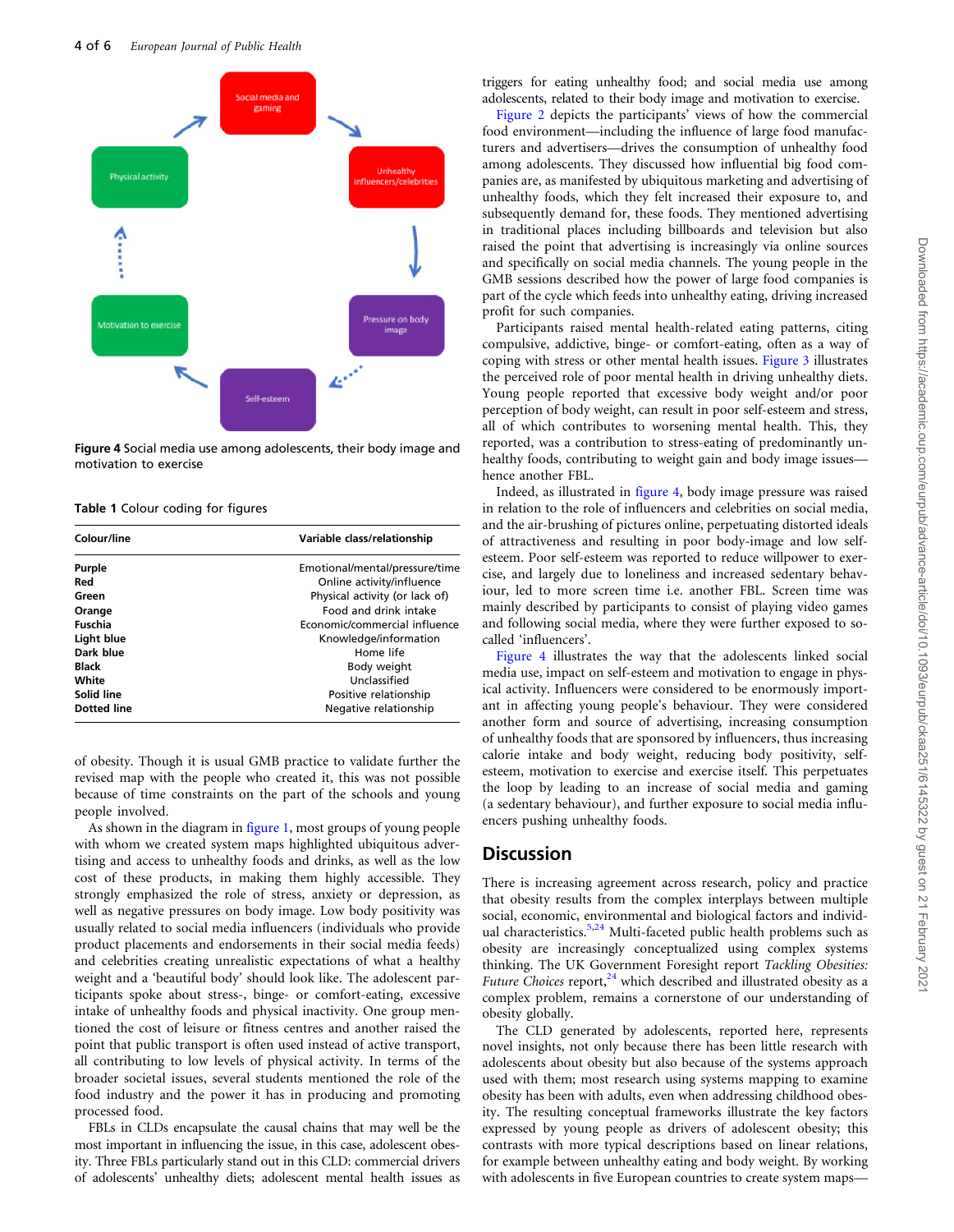<span id="page-4-0"></span>CLDs—we have shown what they perceive to be a wide range of determinants of obesity. By showing participants' views in a systems map, we have been able to demonstrate causal chains driving dietary and physical activity habits and identified feedback loops within the maps. These FBLs offer up potential focal areas for effective interventions.

An additional value of this research was to expose the role in obesity of factors such as social media and mental health, which were consistently highlighted by the young people with whom we worked with but are not well reflected in research and policy. For example, a recent Cochrane review of interventions for preventing obesity in children<sup>[25](#page-5-0)</sup> only included randomized controlled trials of diet and/or physical activity interventions for preventing overweight or obesity in children 0–17 years. No other factors which could drive excess weight in this age group were included explicitly. Social media and influencers do not figure widely in the published literature on obesity. 'Screen time' and 'physical activity' have been investigated,<sup>[6](#page-5-0)</sup> and our study extends this work by examining FBLs involving these factors, which have considerable implications for public health policies and actions.

There are, however, limitations to the results in this article as in any qualitative research: they reflect the views of the participants and cannot claim to be fully representative of the general population. The sampling process for the GMB was designed to be representative at the school/group level and discussions with leaders/teachers encouraged offering the opportunity to the widest possible range of individuals within each cohort. Details of individual characteristics were not recorded in this community-based approach and neither were participants screened for other factors such as eating disorders. It is, therefore, possible that the CLD are skewed by biases of the participants, given that they ultimately self-selected for participation. For example, it is known that adolescent girls are more likely to have low self-esteem and body dissatisfaction than boys, while screen time tends to be higher amongst boys and all these factors are linked to dietary behaviours.<sup>[26,27](#page-5-0)</sup> Additionally, the merged system map reflects views that were broadly held across groups, so some proposals that came only from a very small number of participants were not included. For example, although heavier bodies were broadly linked to lower self-esteem, a few participants pointed out that body positivity movements had, in some cases, promoted acceptance of and thereby self-worth associated with larger bodies.

Using GMB, we created system maps of drivers of adolescent obesity as perceived by 20 groups of 16–18 years old as part of the CO-CREATE project. GMB sits within the 'system dynamics' tradition it is designed such that the maps can be used not just qualitatively as described here but also to feed into system dynamics simulation models. CO-CREATE will build on this mapping work by taking a complex systems approach to adolescent obesity throughout the project. The maps represented here will be used in subsequent workstreams: one in which adolescents will work in 'Youth Alliances' to examine the FBLs to determine where policy action could be taken to engender change, and another, in 'Dialogue Forums' in which youth will discuss the feasibility of their policy ideas with policy-makers and other stakeholders. The maps will also be used to inform the development of a system dynamics computer model to simulate the potential outcomes of such policy actions. The CO-CREATE project demonstrates the inclusion of young people in the formation and development of public health initiatives that affect them.

This research used GMB to explore young people's perceptions of the drivers of adolescent obesity in five European countries. In doing so, it has not only revealed participants' views on the determinants of diet and physical activity but also, situated them within a system. GMB with young people demonstrates a workable way of involving young people in research and a starting point for finding ways to develop effective policy actions that resonate with them. Moreover, the approach helps serve as a tool to shift the paradigm from individual-level, linear and predictive models to complex system

approaches that account for social, economic, political and other drivers of obesity.

# Acknowledgements

The authors would like to express our gratitude to other staff members and interns who helped on the GMB organization, cofacilitating and reporting: Inês Portugal, Margarida Bica and Sara Lourenço, (Portugal); Ewa Kulis, Zofia Szczuka and Magdalena Kruk (Poland), Milio van de Kamp, Christian Bröer and Sherria Ayuandini (Netherlands), Navnit K. Grewal, Arnfinn Helleve and Nanna Lien (Norway). The authors are indebted to Andrew Brown at Deakin University for outlining the protocol used to merge the maps. They would also like to acknowledge valuable comments made on the manuscript from Aleksandra Luszcyzynska and Nanna Lien. The authors would like to thank the young people who participated in the mapping workshops and whose voice is represented here. Thanks are due also to the staff at participating schools and various municipal organizations for facilitating the involvement of young people on this project.

## Funding

The CO-CREATE project received funding from the European Union's Horizon 2020 research and innovation programme for Sustainable Food Security under grant agreement No. 774210. The content of this article reflects only the authors' views and the European Commission is not liable for any use that may be made of the information it contains.

Conflicts of interest: None declared.

## Key points

- This study sought the views on drivers of obesity from 257 European 16–18 years old; adolescents are an often-neglected, but important population group to include in obesity (and other) research.
- A system-level understanding of the complexity of factors perceived to drive eating and physical activity behaviour could help policy-makers take actions relevant to adolescents.
- Participants highlighted the ubiquitous advertising and access to relatively cheap, unhealthy foods and drinks and the role of stress, anxiety or depression and low body positivity, usually relating to social media.
- Drivers of diet and physical activity that are important to young people include mental health, social media and commercial environments.

# References

- [1](#page-0-0) Buscot MJ, Thomson RJ, Juonala M, et al. BMI trajectories associated with resolution of elevated youth BMI and incident adult obesity. Pediatrics 2018;141: e20172003.
- [2](#page-0-0) WHO Regional Office for Europe. Health Behaviour in School-Aged Children (HBSC) Study: International Report from the 2013/2014 Survey. Copenhagen, 2016. Available at: [https://www.euro.who.int/\\_\\_data/assets/pdf\\_file/0003/303438/](https://www.euro.who.int/__data/assets/pdf_file/0003/303438/HSBC-No.7-Growing-up-unequal-Full-Report.pdf) [HSBC-No.7-Growing-up-unequal-Full-Report.pdf](https://www.euro.who.int/__data/assets/pdf_file/0003/303438/HSBC-No.7-Growing-up-unequal-Full-Report.pdf) (4 January 2021, date last accessed).
- [3](#page-0-0) Jackson-Leach R, Montague F, Lobstein T. Obesity Atlas for the European Union: 2017. London, UK: World Obesity Federation, 2016.
- [4](#page-0-0) Lobstein T, Jackson-Leach R. Planning for the worst: estimates of obesity and comorbidities in school-age children in 2025. Pediatr Obes 2016;11:321–5.